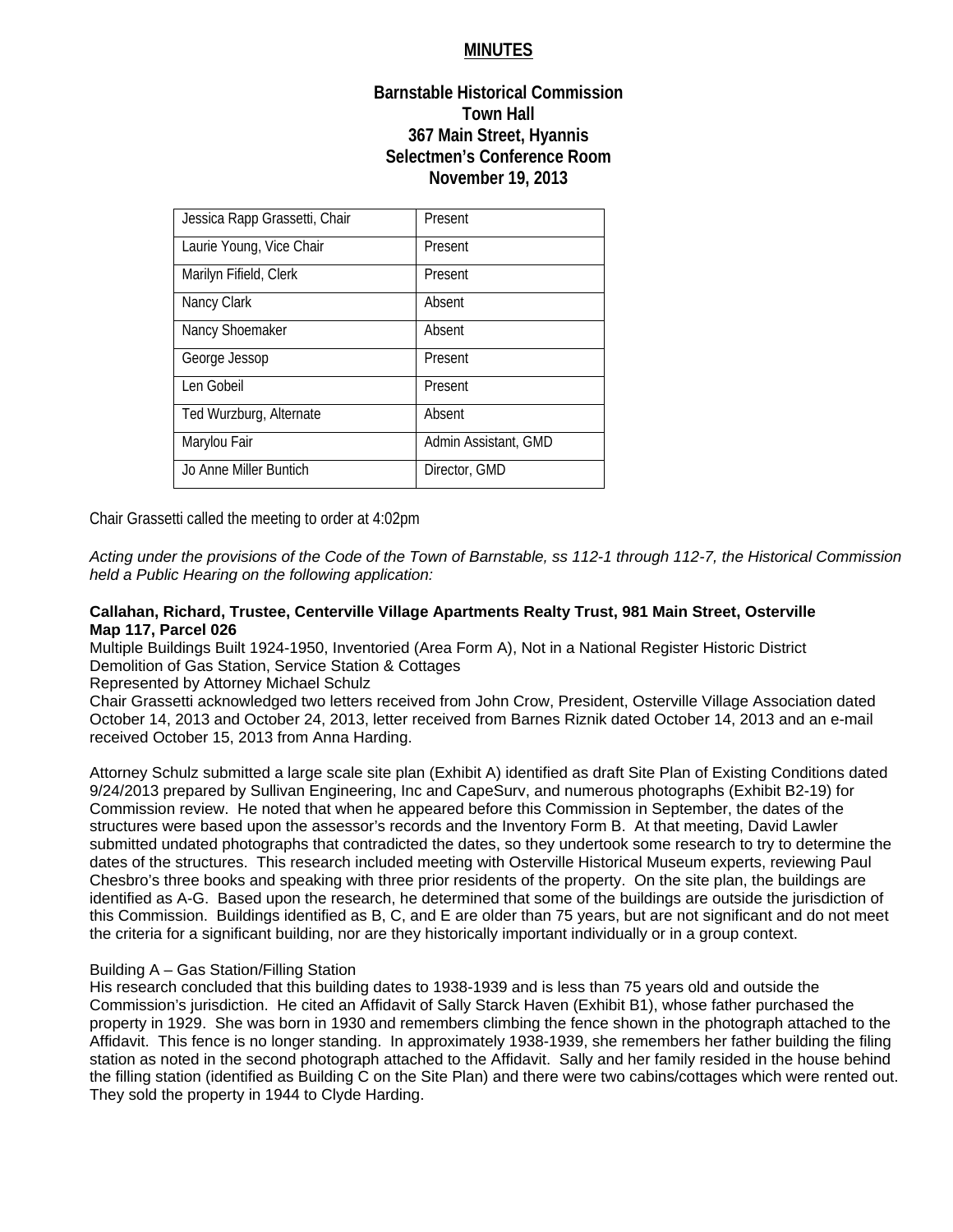## Building B – Service/Inspection Station

At the meeting in September, it was noted that the assessor's records had this dated at 1950, but photographs provided by David Lawler dated it to 1918, while Paul Chesbro considered it 1917. Exhibit B8, a photograph, shows the building with a small protrusion to the right which was a tack house for horses. According to conversations with past owner Donald Harding and Paul Chesbro, the building was used for horses that served local inns and transported visitors to and from the railroad station in West Barnstable. Many changes have been made to the façade; the tack room has been removed, windows have replaced the sliding barn door, and an addition has been built. The overall condition of the building appears to be dilapidated. For these reasons, even though Attorney Schulz acknowledged that the building is over 75 years of age, he did not consider it historically significant in accordance with the statute.

#### Building C – Residence/Office

According to Donald Harding and reference to a ZBA decision, this building was used as a wood-working shop. At some point over the years, the building was added onto and became a residence. Attorney Schulz did not consider it significant per the statute.

#### Building D – Garage

Attorney Schulz referred to Exhibit B18 and the photograph of the garage. According to Donald Harding, this garage was built during his ownership (1944-2001) and, thus, outside the purview of the Commission. Attorney Schulz did not consider it architecturally significant, nor could he find any association with an important person.

#### Building E – Cottage

This is the small one-bedroom cottage that dates to approximately the same time as Building B, 1917-18. It has been added to, especially at the rear, and it has been placed onto a new concrete foundation. Building E was moved to its present location to make room for Building A. Although this is within the Commission's purview, Attorney Schulz felt the concrete foundation and the addition have eliminated any architectural significance.

#### Building F – Cottage

This cottage dates to 1942 as the former residence of Donald Harding. Mr. Harding confirmed that it was initially two cottages that he combined, along with an addition.. Due to its age, it is outside the Commission's jurisdiction.

#### Building G – Garage

This building was permitted by a 1964 Special Permit of the ZBA and also outside the purview of this Commission.

As additional support, Attorney Schulz referred to the follow-up letter dated 10/24/2013 from the Osterville Village Association, explaining that they were not aware of any definitive evidence to determine the historical status of the buildings.

George Jessop asked if any attempt has been made to move any of the buildings to an alternate location, and Attorney Schulz replied that there has not.

Chair Grassetti then asked for public comment:

David Lawler spoke as a resident and abutter who lives directly across the street from the station. He disputed the date of the gas station, noting even the 1938 date suggested would make it 75 years old and under the purview of the Commission. The service station is where people used to wait to go meet the train, and it is also where he believes Osterville's first telephone was installed. It is the only place in Osterville that has a full service station. It is the longest existing Mobil station in all of New England. The automobile appeared in the early 1900's, and Donald Harding housed his Model T at this location. Mr. Lawler felt the property has substantial historical significance, and he suggested that the Commission consider a discretionary referral to the Cape Cod Commission.

Paul Chesbro spoke next and noted that he has written four books on the village of Osterville. He said the service/inspection station was constructed in the 1880s or 1890s as a livery stable. In the 1890s it became a Fire House but was destroyed by fire in 1920 when the water froze. He opposed the demolition of these buildings.

Barnes Resnick then read into the record his letter submitted 10/14/2013 and encouraged the Commission to help with the preservation of this gas station or consider the possibility of a re-use of the property.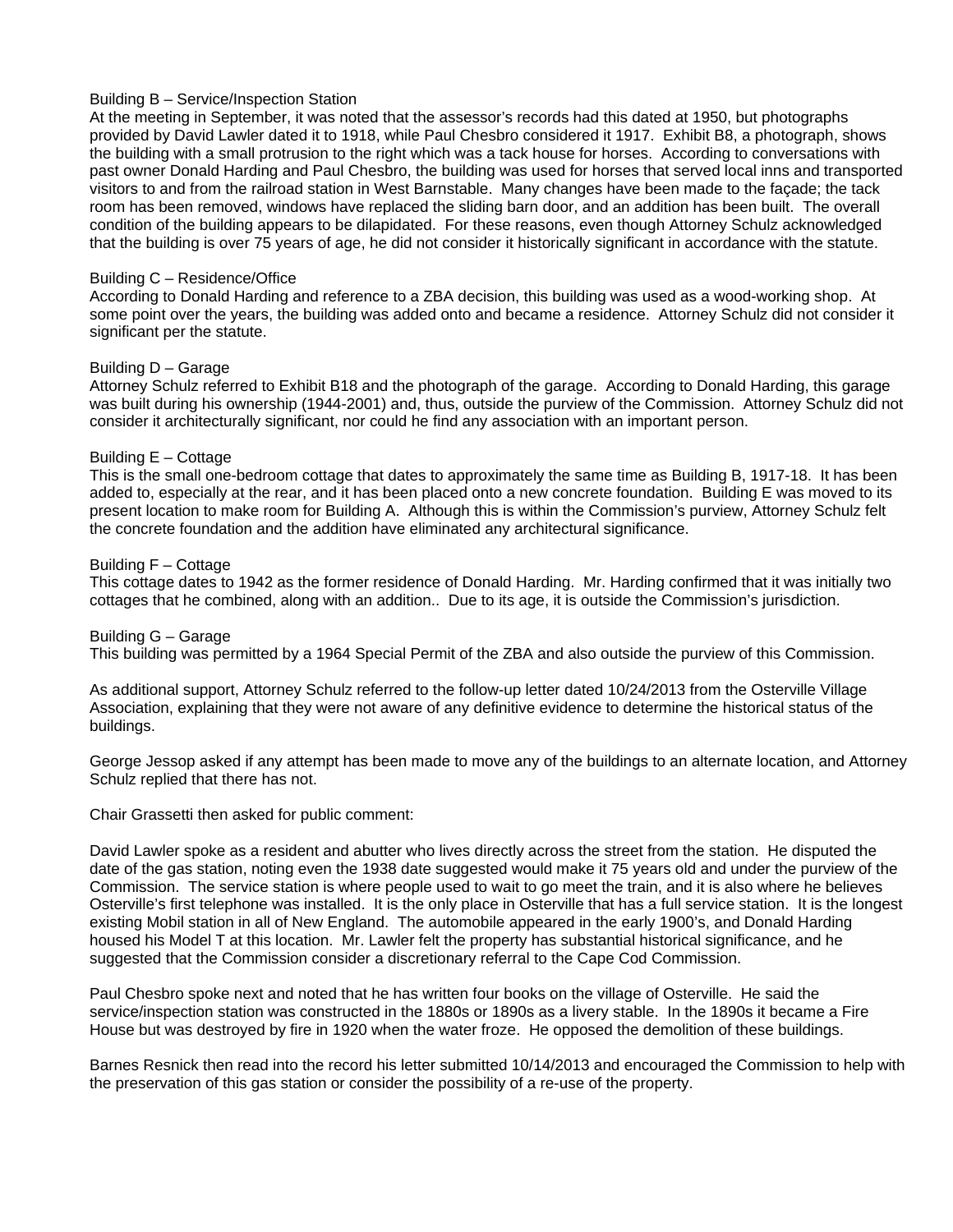Susan Truit next commented that the village of Osterville is in danger of losing its charm, and this property is an iconic place. She felt the property should be designated historic.

Eileen Guard also spoke in opposition to demolition, stating that it is the only gas station that will still pump our gas, and that It has such charm that she questioned why anyone would want to demolish it.

Kathleen Capo then identified herself as the President of the Osterville Museum Board of Trustees, adding that she lives in Osterville fulltime. She said the Museum is active in trying to preserve what is left of the once-old Osterville, noting that the more we tear down, the more history we lose. She stressed that the Museum is not taking any stance, but were there to simply inform their members and strive to keep their historic resources.

Bruce Cole spoke last and submitted his written comments (Exhibit C) as well as numerous photographs (Exhibit D1- 24). As a neighbor, he had spent a lot of time in this house, and he was concerned with the demolition of these historic buildings. He thought it was hard to imagine any other building being located on this lot other than what is there now, and he noted that this property has been featured in prominent magazines and a movie*, One Crazy Summer*, released in 1986.

Chair Grassetti then closed Public Comment.

Laurie Young stated that on the application submitted, Building A dates to 1924, and she felt the Commission needs something more than memory to date the structure. She would need solid documentation that takes it out of Copmmission purview.

Jessica Rapp Grassetti suggested proceeding with a motion for those buildings that are not significant and not under Commission purview.

**Motion duly made by Laurie Young, seconded by George Jessop, that the Historical Commission finds, after review and consideration of public testimony, application and record file for demolition proposed at 981 Main Street, Osterville, that the following structures are not preferably preserved significant buildings as shown on draft Site Plan prepared by Sullivan Engineering, Inc and CapeSurv dated September 24, 2013: Building D identified as Storage/garage Building F identified as Cottage/residence and MHC #BRN.2268 Building G identified as Storage/garage So Voted Unanimously** 

**Motion duly made by Laurie Young, seconded by George Jessop, that, in accordance with Chapter 112F, the Historical Commission determines that the demolition of these structures listed above would not be detrimental to the historical, cultural or architectural heritage or resource of the Town. So Voted Unanimously** 

Jessica Rapp Grassetti then asked for a motion for those buildings that are significant and are under Commission jurisdiction.

**Motion duly made by Laurie Young, seconded by George Jessop, that the Historical Commission finds, after review and consideration of public testimony, application and record file for demolition proposed at 981 Main Street, Osterville, that the following structures are preferably preserved significant buildings as shown on draft Site Plan prepared by Sullivan Engineering, Inc and CapeSurv dated September 24, 2013: Building A identified as Gas Station and MHC #BRN.2264 Building B identified as Service/Inspection Station and MHC #BRN.2265 Building C identified as Cottage/residence/office and MHC #BRN.2266 Building E identified as Cottage/Residence and MHC #BRN.2267 So Voted Unanimously** 

**Motion duly made by Laurie Young, seconded by George Jessop, that, in accordance with Chapter 112G, the Historical Commission determines that the demolition of these structures listed above would be detrimental to the historical, cultural or architectural heritage or resource of the Town. So Voted Unanimously** 

**Application Submission Materials – Jo Anne Miller Buntich**  Review revised Notice of Intent to Demolish form and supporting material requirements **Tabled to December 17, 2013**